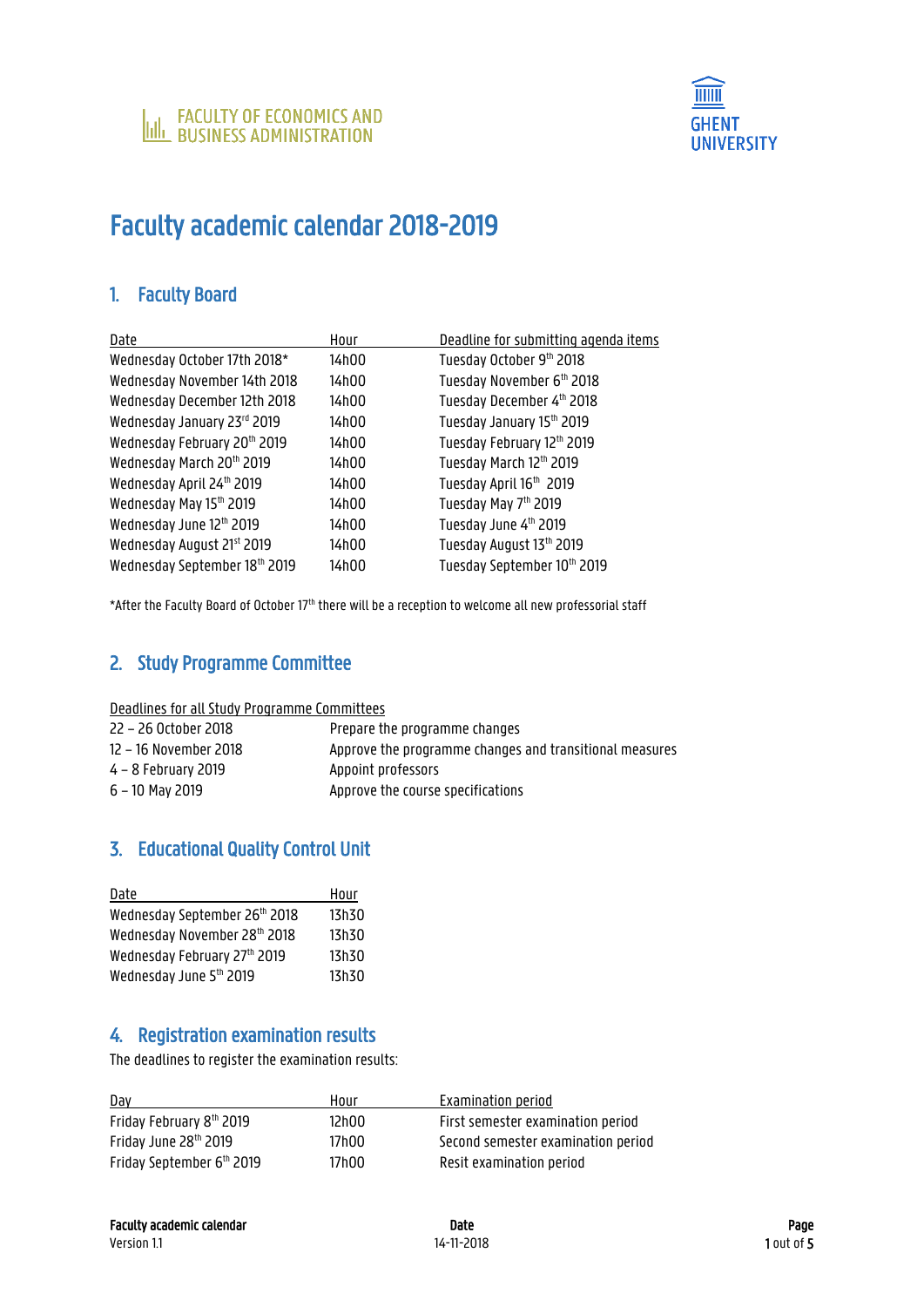



#### 5. Deliberation

The Examination Boards deliberate either in person or electronically (Education and Examination Code 2018-2019, article 62 §1). The chair and secretary always check the deliberation lists for any material errors or anomalies, and they shall make these available to the members of the Examination Board in electronic format at the latest the day before the dates mentioned below. The Examination Board per deliberation set and the Examination Board per study programme may be convened by a simple request from a member or an ombudsperson (Education and Examination Code 2019-2020, article 62 §3). This request can be done via telephone or email, direct to the chair.

In case of deliberations in person, these shall be organised on the dates mentioned below. The chair will communicate to all members and send an invitation via email, mentioning the date and hour.

All members of the Examination Boards are therefore requested to be available on the following dates, in case a deliberation in person is requested.

| Day                          | Hour       | Examination period                 |
|------------------------------|------------|------------------------------------|
| Thursday February 14th 2019* | $8 - 10h$  | First semester examination period  |
| Thursday July 4th 2019       | $8h - 10h$ | Second semester examination period |
| Thursday September 12th 2019 | 8h – 10h   | Resit examination period           |

\*only for students who have taken all exams in their programme and can graduate

Deliberation in person, convened at the request of a member of the Examination Board or at the request of the ombudsperson.

Deliberation about passing the following study programmes:

- Linking courses and preparatory programmes
- Postgraduate studies: arts and culture management, social profit and public management

Deliberation about passing the following study programmes and determining the grade of merit:

- Bachelor: economics, business economics, business engineering, business administration, public administration and management
- Master: economics, business economics, business engineering, business administration, public administration and management
- Master in complementary studies: economics, business economics
- Subsequent Master: banking and finance, marketing analysis

#### 6. Announcement examination results

The results will be announced for all students individually with a transcript of records via Oasis.

The results will be announced for students who can graduate in one of the following study programmes:

- Bachelor
- **Master**
- Postgraduate studies
- Linking course
- Preparatory programme

The degree ceremonies for students obtaining a master's degree or postgraduate certificate, will be organised after the resit examination period (see '7 degree ceremony').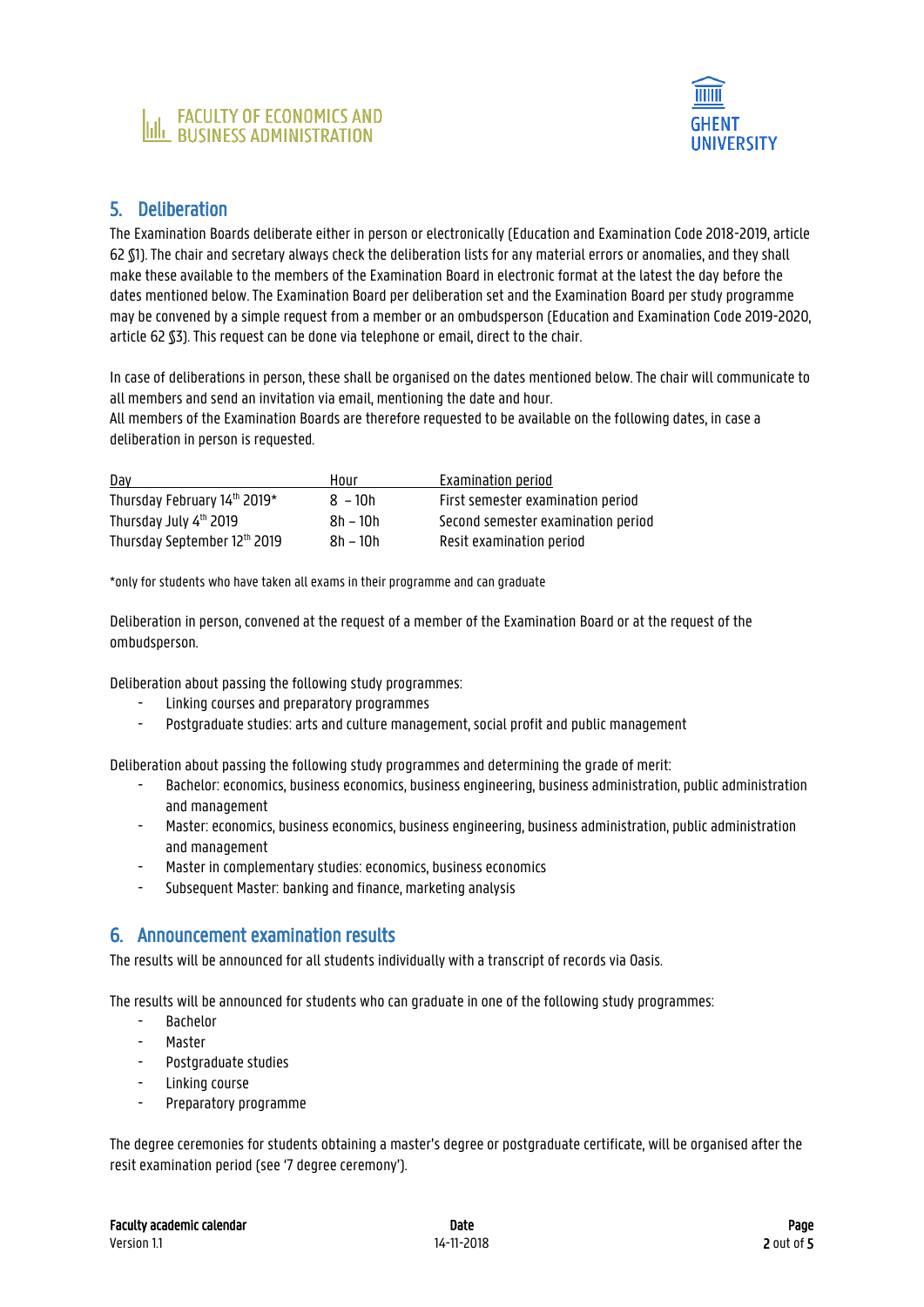



| Day                          | Hour  | Examination period                 |
|------------------------------|-------|------------------------------------|
| Friday February 8th 2019*    | 13h30 | First semester examination period  |
| Thursday February 14th 2019  | 13h30 | First semester examination period  |
| Thursday July 4th 2019       | 13h30 | Second semester examination period |
| Thursday September 12th 2019 | 13h30 | Resit examination period           |

\*Announcement of the results provided individually with a transcript of records via Oasis, for all students except those who can graduate

#### 7. Degree ceremony

The degree ceremony is organised for all students who graduated in a master's programme or postgraduate study in academic year 2018-2019, whether they graduated in the first semester examination period, the second semester examination period or the resit examination period.

| <u>Day</u>                   | Hour                | Place |
|------------------------------|---------------------|-------|
| Thursday September 26th 2019 | to be announced UFO |       |
| Friday September 27th 2019   | to be announced UFO |       |
| Saturday September 28th 2019 | to be announced UFO |       |

The complete programme for the degree ceremonies will be announced later.

Note:

- The official graduation date for master students who passed the study programme in the first examination period is February 14th 2019
- The official graduation date for master students who passed the study programme in the second examination period is July 4<sup>th</sup> 2019
- The official graduation date for master students who passed the study programme in the resit examination period is September 12th 2019

# 8. Examination periods

First semester examination period Monday January 7<sup>th</sup> 2019 - Saturday February 2<sup>nd</sup> 2019

Second semester examination period Friday May 24<sup>th</sup> 2019 – Saturday July  $6<sup>th</sup>$  2019 (including deliberations and feedback, exams will be organised until June 29 $^{\rm th}$ , feedback will be organised on July 4 $^{\rm th}$  5 $^{\rm th}$ and  $6<sup>th</sup>$ 

Resit examination period Monday August 19<sup>th</sup> 2019 – Saturday September 14<sup>th</sup> 2019 (including deliberations and feedback, exams will be organised until September  $7<sup>th</sup>$ , feedback will be organised on September 12<sup>th</sup> 13<sup>th</sup> and 14<sup>th</sup>)

# 9. Feedback

The lecturer in question will communicate the moment of feedback (date and hour) via Minerva.

| <b>Faculty academic calendar</b> | Date | Page |
|----------------------------------|------|------|
|----------------------------------|------|------|

Version 1.1 2018 **3 out of 5 out of 5 out of 5 out of 5** out of 5 out of 5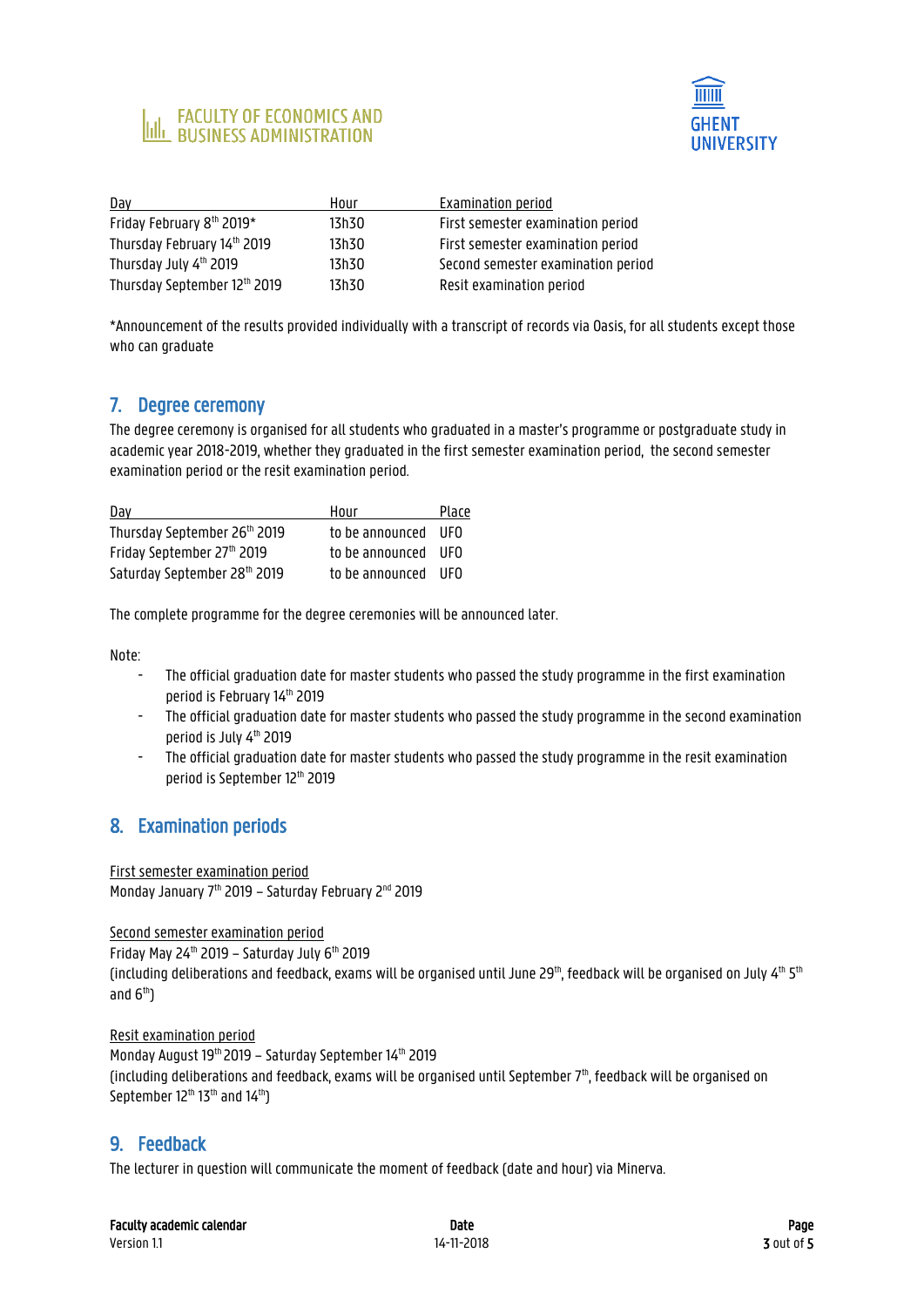



First semester examination period February 11<sup>th</sup> 2019 until February 22<sup>nd</sup> 2019

Second semester examination period July 4th 2019 until July 6th 2019

Resit examination period September 13th 2019 until September 21st 2019

All examination periods September 16<sup>th</sup> 2019 until September 21st 2019

#### 10. Master's dissertation

#### Interim reporting and feedback

- Master public administration and management, economics, business administration, business economics: Friday March 29th 2019
- Master complementary studies economics, business economics: Friday March 29th 2019
- Master business engineering first year: Friday May 10th 2019
- Personal learning path of one and a half year
	- $\rightarrow$  Students who will submit in 2019-2020: in agreement with the promotor
	- Students who will submit in 2020-2021: Thursday October 31<sup>st</sup> 2019

#### First semester examination period

- Written report submission: before Tuesday January 8<sup>th</sup> 2019 at 16h00
- Presentation and oral defence: Monday January 28<sup>th</sup> 2019 until Saturday February 2<sup>nd</sup> 2019

Applicable for students who only have to pass their master's dissertation, whether or not with first semester courses.

Second semester examination period

- Written report submission: before Tuesday June 4<sup>th</sup> 2019 at 16h00
- Presentation and oral defence: Monday June 24<sup>th</sup> 2019 until Saturday June 29<sup>th</sup> 2019

Resit examination period

- Written report submission: before August 13<sup>th</sup> 2019 at 16h00
- Presentation and oral defence: Monday September  $2^{nd}$  2019 until Saturday September 7<sup>th</sup> 2019

#### 11. Registration master's dissertation subject

Students starting with the one year master's programmes public administration and management, economics, business administration, business economics, complementary studies in economics, complementary studies in business economics

- Apply for a subject in SharePoint: Thursday October 25th 2018
- Apply for the dissertation defence in SharePoint: Tuesday April 23rd 2019

Students starting with the two year master's programme business engineering

Apply for a subject in SharePoint: Thursday October 25th 2018

Students graduating in the two year master's programme business engineering (and submitting in 2018-2019)

Apply for the dissertation defence in SharePoint: Tuesday April 23rd 2019